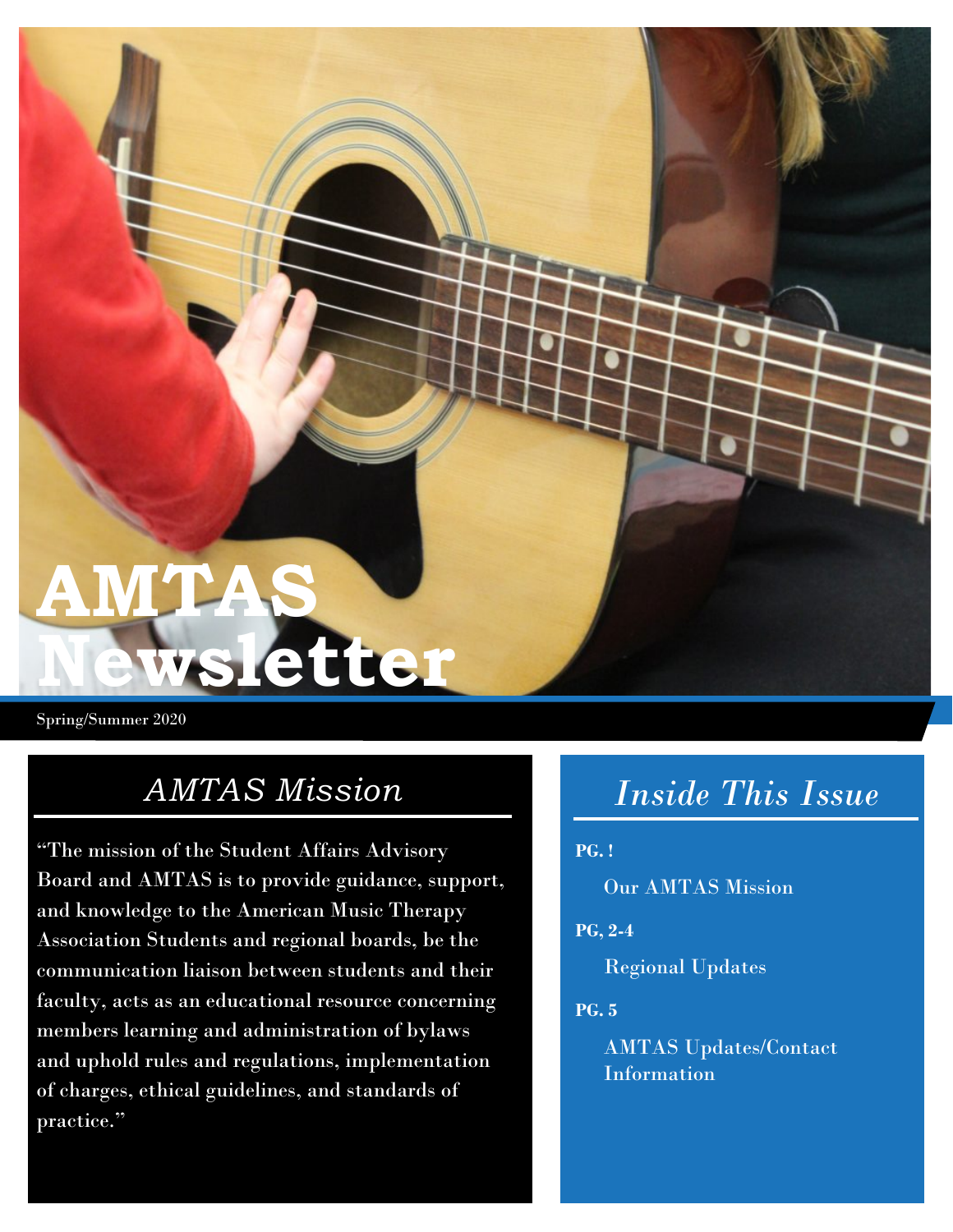### *Regional Updates*

During the Spring many of the regions conducted their regional conferences either in person or on the internet! Many music therapy students spent this time finishing very successful terms with past boards and spending time navigating a changed world with the new boards. Here are some updates on what our regional boards have been up to!!

## Great Lakes Region



The annual GLR Conference took place back in March in Schaumburg, Illinois. This year, we decided to hold Passages from 12 p.m. – 5 p.m. and it was a huge success. Over 100 students signed up online and more than 80 attended. During Passages, we had 3 student presenters, an intern panel consisting of 5 current interns from the GLR region, a professional "intervention swap" with Dynamic Lynks, and a keynote speaker, Ami Kunimara, MA, MT-BC, who spoke on the importance of self-care. Students who attended Passages and our business meetings were given a free raffle ticket to be used towards any raffle item located at our booth in the exhibit hall. These raffle items included: 1 student scholarship, 1 intern scholarship, and 3 different raffle baskets. Speaking of our booth, we successfully raised over \$400 by selling raffle tickets, merchandise, and "Appreciation Grams." Finally, per tradition, we "crashed" the professional business meeting with a music therapy rendition of Lizzo's "Truth Hurts." Check out the video on our Facebook page! Before we forget, we'd like to give a big shout-out to this year's scholarship recipients: Laura Hanson, Kara Schifano, and Alayna Prisby. Congrats future MT-BCs! -Anna Barker,

GLR President

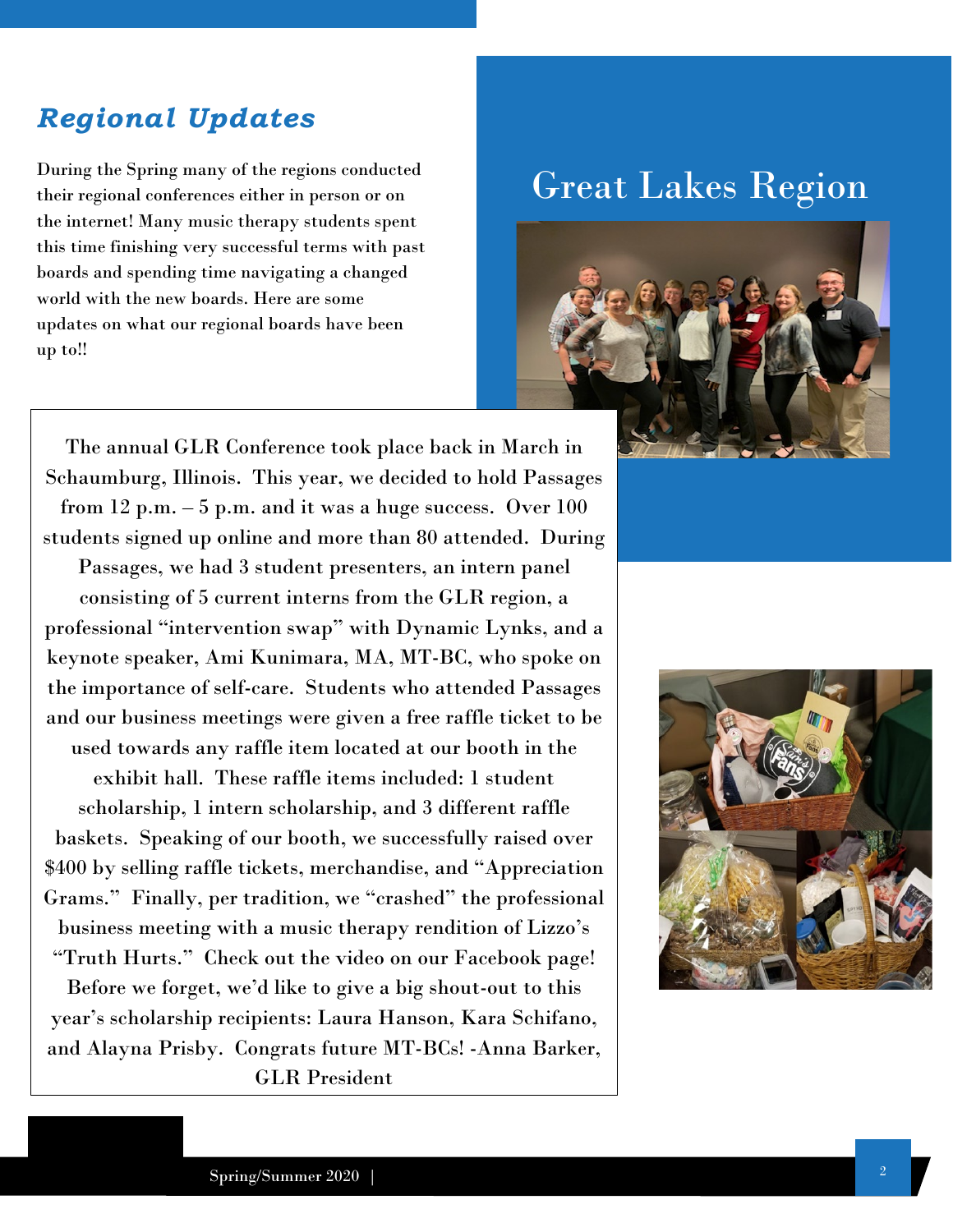

### *Western Region*

2020-2021 WRAMTAS Elections: Due to the COVID-19 pandemic, WRAMTAS held their election for 2020-2021 Executive Board positions online. Nominations opened March 1 11:59PM-April 18th 11:59PM. Bios were requested by Wednesday, April 22nd 11:59PM. Voting was available from April 24th 11:59PM- April 29th 11:59PM. In addition, to increase awareness, the WRAMTAS Executive Board held an information session in which they briefly spoke about their positions and were available to answer questions. Winners will be announced on the WRAMTAS social media pages (i.e. Facebook and Instagram) and website. -Livia Umeda, Outgoing WRAMTAS President

### Liaison Committee Meetings

The WRAMTAS President, President-Elect, and Secretary conjunctly meet with the University Representatives (i.e. one designated individual from each university with a music therapy program in the Western Region) for bimonthly (i.e. every two months) meetings via Google Hangout. At these meetings, the WRAMTAS Executive Board members share information regarding current projects and receive feedback from the University Representatives. The University Representatives also share events and achievements at their respective universities and express how WRAMTAS can better serve them.

### COVID-19 Student Support

To support students through the COVID-19 pandemic, WRAMTAS held an event titled, "Coping as a Community" (Monday, March 30 at 7:00PM), via Zoom that was open to all students. This online live discussion provided an open forum for music therapy students (undergraduate and graduate) and interns to voice their view of the problems and frustrations of the current environment. It finished by focusing on problem solving as a community and finding health ways to cope.

Check out all the things WRAMTAS worked on through the 2019-2020 term by going to [www.wramtas.org](http://www.wramtas.org/) to find all the past newsletters, monthly masterclass videos, internship spotlights and scholarship information!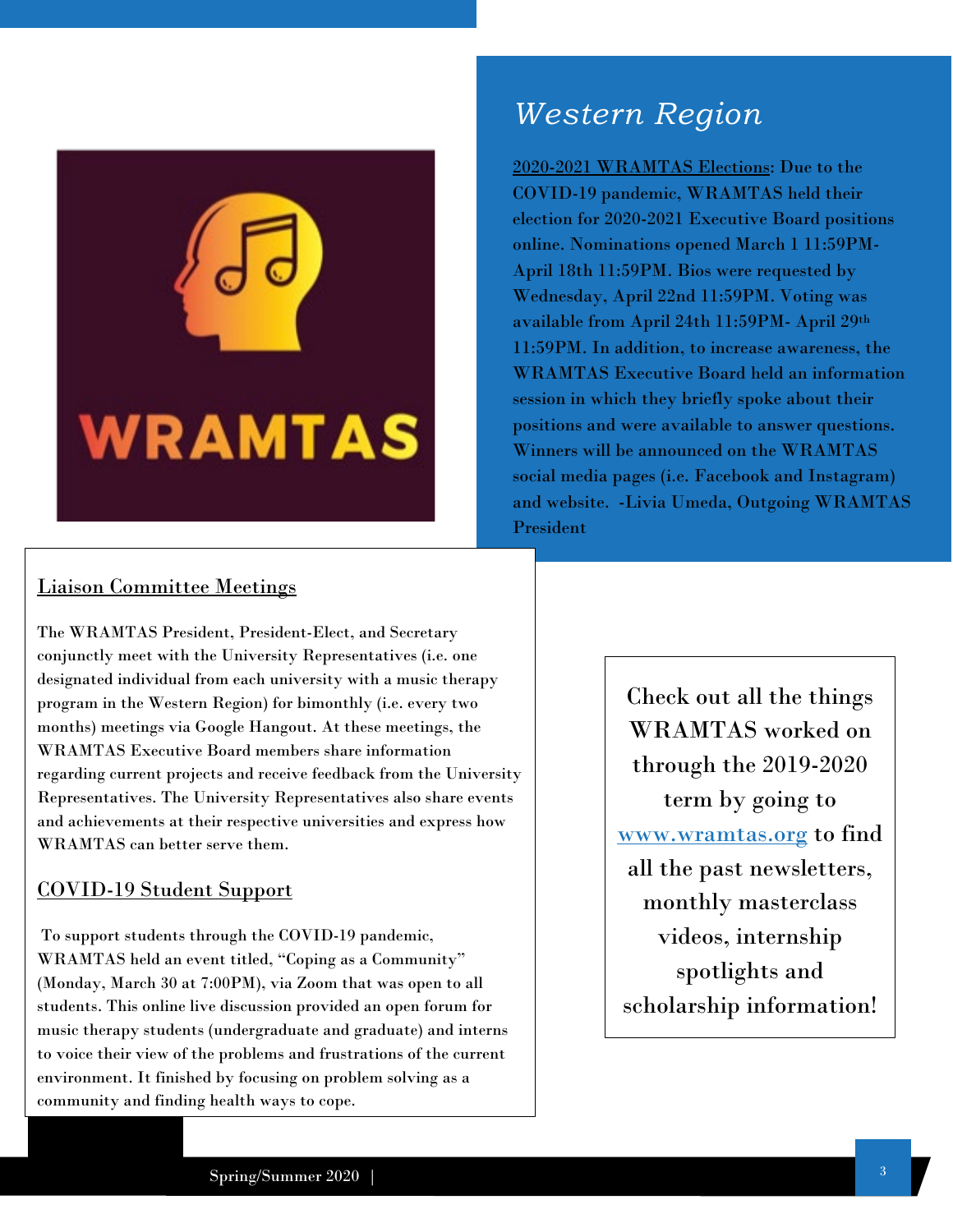# Midwestern Region

"Our regional conference occurred in an online platform that consisted of Crowd Cast and Zoom. It took place on April 18 and 19th. Students from all over the country attended. There were approximately 300 students present and about 1/3 of those students attended our Passages portion on April 19th. This year we took on a project of fundraising, creating and establishing a Board of Representatives for our schools in region, and planning and implementing an online Passages. Through our fundraising efforts we raised nearly \$400 to go towards next year's scholarships. Our BOR hit the floor running and allowed us to expand our reach to students at each school. The online Passages was the highest attended Passages that the Midwest Region has ever recorded. In some of our sessions we had almost 60-70 participants (both students and professionals) present. This year we held multiple events including a social media competition/event for World Music Therapy Day, A Hill Day Advocacy event in Missouri, a "Quarantine Karaoke" on Facebook and our annual Midwest Volunteer Day competition. We gave away a total of 4 scholarships this year. A new scholarship we implemented was the "President's Scholarship" (\$100) awarded to Naomi David Student Scholarships were awarded based on an infographic competition about what music therapy is First Place- Claire Ferguson Second Place- Karah Chappell Third Place- Sydney Winders"

-Sydney Winders, MWRAMTAS President